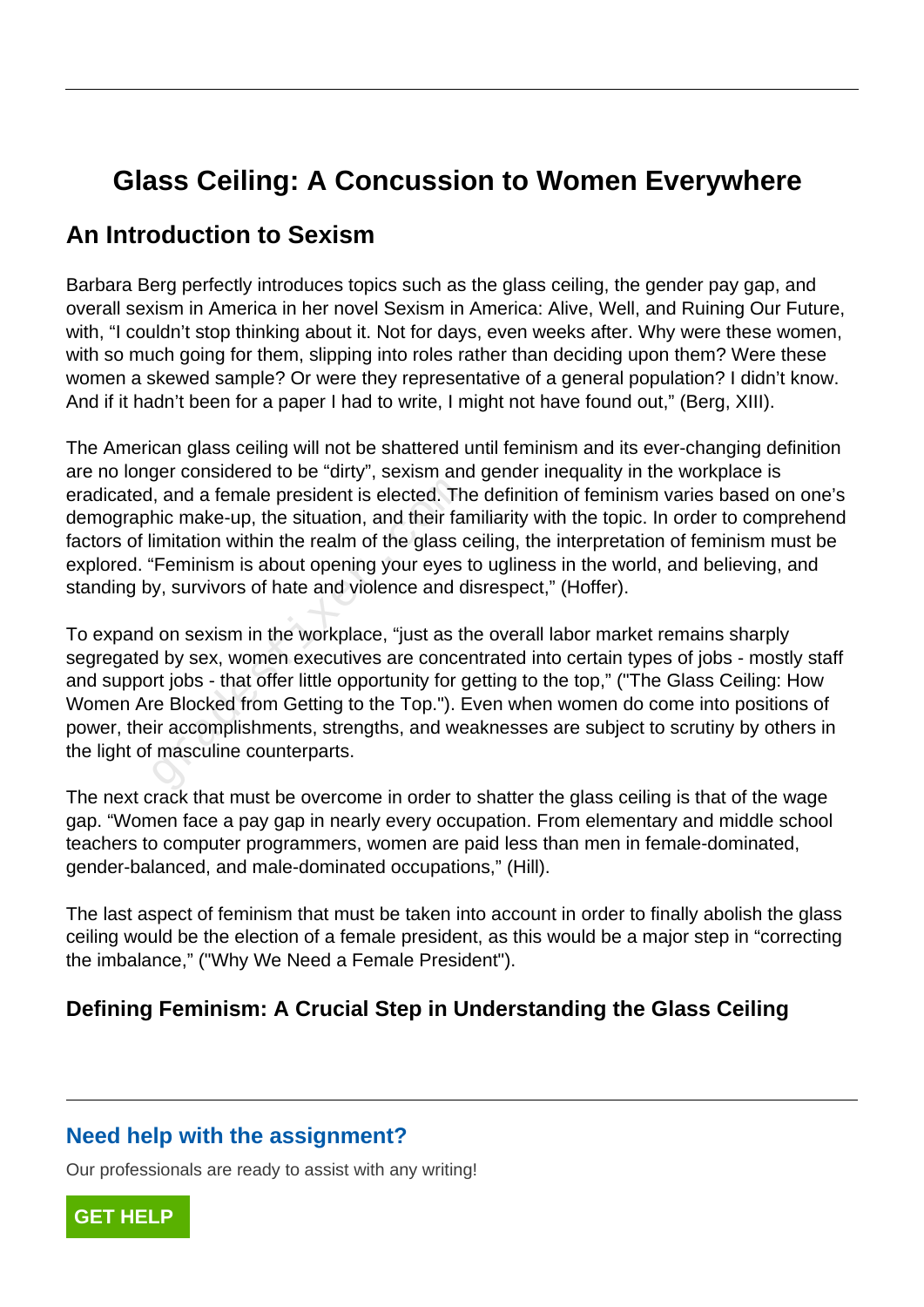The "f-word" is unique in its plethora of interpretations, including that "feminism is a multidisciplinary approach to sex and gender equality understood through social theories and political activism," ("What is Feminism?"). A malleable concept, feminism shapeshifts to adopt any aspect of unfairness present in a culture in order to promote change. "Anytime stereotyping, objectification, infringements of human rights, or gender- or sexuality-based oppression occurs, it's a feminist issue," ("What is Feminism?"). Hoffer broadens the controversial topic beyond simply culture the needs change to adopt the recognition of injustices present in society. "Feminism is about paying attention to quantitative information, like statistics showing that Black people are more likely to be stopped by police, that women are at high risk of being raped or battered by men they know, and that gay and lesbian youth are at increased risk of committing suicide." In addition, Hoffer continued with the statement that, "feminism is about recognizing that where people are disproportionately impacted by indignity, and poverty, and violence, and harm, and disrespect." Versatile in its role in society, especially in the context of political activism, "Feminist theory now aims to interrogate gender inequalities and to effect change in areas where gender and sexuality politics create power imbalances," ("What is Feminism?").

# **Feminism in Modern American Culture**

As of late, feminism as a general concept has been labeled as a dirty word, and has become unpopular with young women and men everywhere, despite weak voices of their baby boomer mothers during an earlier feminist era in the United States' history. In a fit of passion during her TED talk, Isabel Allende stated that for most western young women, being called a feminist is an insult. She then continued on and bargained for girls to call it [feminism] whatever they want, "Aphrodite, B.S., bimbo," just as long as they understand that there are issues affecting girls and women, which are therefore affecting boys and men, and therefore entire societies, that must be addressed. "Feminism is not dead, but has only evolved" (Allende). F. T.<br> **m in Modern American Culture**<br>
feminism as a general concept has be<br>
with young women and men everywhe<br>
uring an earlier feminist era in the Unite<br>
sabel Allende stated that for most wes<br>
She then continued on and

While delivering her speech, Allende rattled off statistics to support her rallying point; she noted that women make up two-thirds of the world labor force, yet only own one percent of global "assets", and are more often than not, paid less than men for performing the same tasks. She also stated that "educating women and assisting them in becoming financially independent benefits the society". In addition to issues concerning women affecting an entire population, a woman's independence and success can prove the opposite by benefitting her surroundings. "If a woman is empowered so are her children and family, then the village, then the entire country." As a closing statement, Allende ended with the idea that "the time is right to make fundamental changes in our civilization," (Allende).

Allende's point of view is crucial, as she was raised in the third-world country of Chile where she experienced female oppression at second hand by witnessing her mother struggle to

# **Need help with the assignment?**

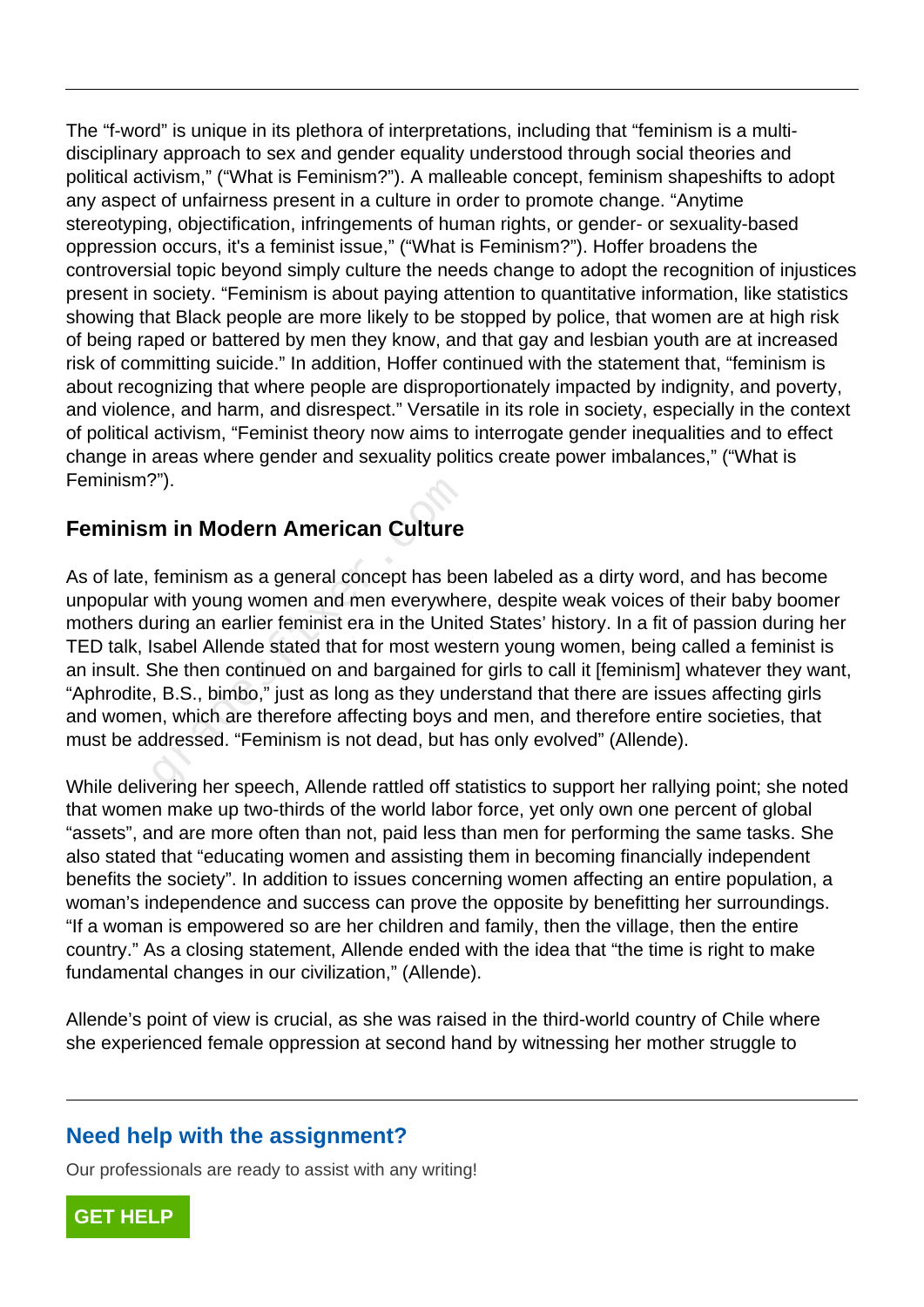establish a dominance in her own life; however, the Chilean author's insight proves that although seemingly unaware, or perhaps simply turning a blind eye to it, American women are indeed "second-class citizens" in what is supposedly the greatest country on earth, (Berg, XIII).

# **Sexism in the Workplace, Anything but Sexy**

According to Morrison and her colleagues, the glass ceiling "is not simply a barrier for an individual, based on the person's inability to handle a higher-level job. Rather, the glass ceiling applies to women as a group who are kept from advancing higher because they are women," ("The Glass Ceiling: How Women Are Blocked from Getting to the Top.") In addition to being presented with misogynistic obstacles to stifle them from achieving their full potential in the workplace, Berg states that, "I feel that women get penalized just for having a working womb," (XIII).

A common title for the obstacles and oppression that women encounter in the work environment is known as the glass ceiling. The exact definition of glass ceiling, according to Merriam-Webster is "an unfair system or set of attitudes that prevents some people (such as women or people of a certain race) from getting the most powerful jobs." Rather than just an invisible fault in the workplace that affects a handful of perhaps unskilled women who may not be performing at the highest percentile in their field, the glass ceiling "is not simply a barrier for an individual, based on the person's inability to handle a higher-level job. Rather, the glass ceiling applies to women as a group who are kept from advancing higher because they are women," ("The Glass Ceiling: How Women Are Blocked from Getting to the Top."). Not only are women competing against productivity standards set by supervisors, but also on physical appearance expectations in comparison to their younger counterparts. "Facing the dual blades of age and sex discrimination, older women may not get the same opportunities because men doing the hiring often look for younger, more attractive women; they don't get into training programs and have little chance of upward mobility as they approach retirement," (Berg 200). Discrimination in the hiring process not only affects the women immediately, but also down the road, as they will be less likely than their more attractive co-workers to receive raises or promotions, therefore impacting the entirety of their career and eventually retirement (Berg 201). This data simply proves that women of all ages continue to be impacted by the overhang of a crystal limitation. is the glass ceiling. The exact definition<br>is "an unfair system or set of attitudes the<br>a certain race) from getting the most por<br>splace that affects a handful of perhaps<br>est percentile in their field, the glass cor-<br>the p

The glass ceiling and its accompanying challenges and inequities in the American labor are not outdated, nor are the unsupported by ancient statistics. Published in spring of 2015, Wolfers' article in The New York Times was introduced with a startling statistic, "Fewer large companies are run by women than by men named John, sure indicator that the glass ceiling remains firmly in place in corporate America." For every one woman in an executive position in an American corporation, there are four men named "John, Robert, William, or James" (Wolfers). In addition to never having elected a female president, the United States "has had six named James, five

# **Need help with the assignment?**

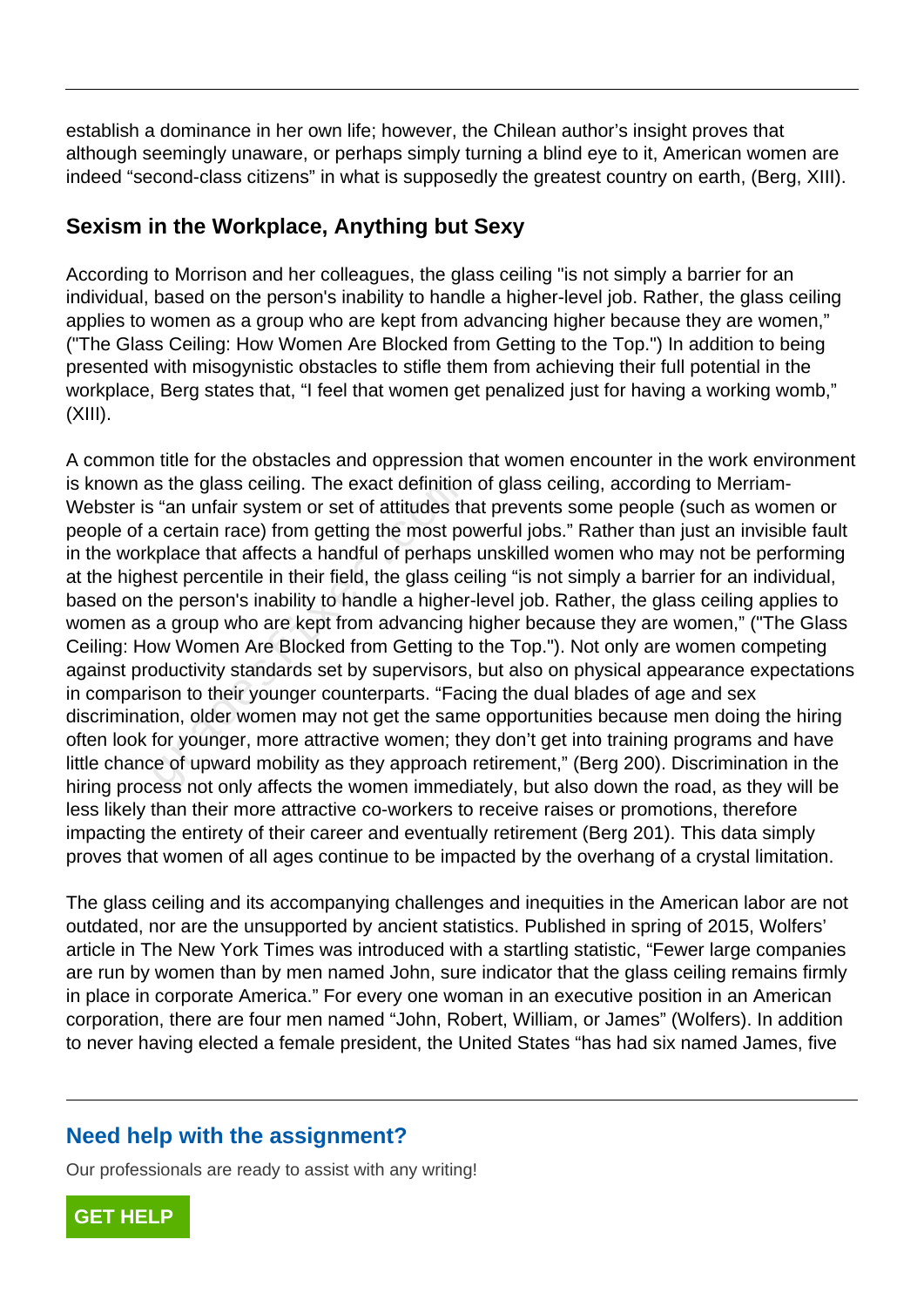named John and four named William," (Wolfers).

The evidence is irrefutable, the glass ceiling has concussed any and all upward bound women in male-dominated fields; the inequality is tangible, as The New York Times gathered enough data to craft a chart "measuring" the glass ceiling in the form of an index. This impermeable boundary will forever remain unchanged until a female president is elected in America.

#### **A Female President: Approaching Uncharted, but Necessary Territory**

With forty-four elected male presidents since George Washington took office in April of 1789, the United States has never voted in a female candidate; however, Hillary Clinton ran in 2008 and intends to run in 2016, as she launched her campaign in April ("George Washington Biography."). Although originally stated in 1994, in regards to her plans for a future presidential campaign, Clinton said, "I know you think I'm nuts, but I find this exciting," (Rogak). In addition to refusing to back down from a challenge, as campaigning in what always has been, and has the potential to be an all-male race, Clinton has disregarded her gender in focus of tackling rightwing Republicans. "For fifteen years I have stood against the right-wing machine, and I've come out stronger. So if you want a winner who knows how to take them on, I'm your girl," (Rogak). In order to set a new precedent as president, Clinton must overcome sexism and prejudice in the media, American culture, and of course, politics. "This openly sexist and vile rhetoric persists everywhere across our media culture. It's not going to change overnight. These beliefs are ingrained in our society, and it will take decades more of progress (if we're lucky) to fully remove them, ("Why We Need a Female President."). Clinton must overcome the apprehensive and sometimes demeaning opinions of both men and women, as even organizations that appear to support women can undermine the authority of a potential female president. Published by the Women's Media Center, a list of "10 'Must Haves' for the Woman Who Would Be President" includes a sexist list of qualities that a glass-shattering candidate must have from "an attractive appearance" and "the right look" to "heterosexual orientation" and "restraint when it comes to playing the gender card", the article overall pokes fun at the possibility of a non-male leader of the free world, as one would have to scour the Internet for a publication that demands that a Y-chromosome possessing candidate be good-looking and supported by a spouse (Bartelli). all to be an all-male race, Clinton has diblicans. "For fifteen years I have stood<br>stronger. So if you want a winner who k<br>n order to set a new precedent as presi<br>n the media, American culture, and of a<br>risists everywhere

The most important aspect of Hillary Clinton's campaign is approval, admiration, and inspiration that it will invoke among women and girls of the postfeminist era. Berg wrote that, "In her concession speech [in 2008] she talked about the eighteen million cracks in the glass ceiling. Most likely another woman at another time will smash it entirely, without having to prove over and over again that she's tough enough, man enough, to do it," (324).

#### **And So Ends a Feminist Rant**

#### **Need help with the assignment?**

Our professionals are ready to assist with any writing!

**[GET HELP](https://my.gradesfixer.com/order?utm_campaign=pdf_sample)**